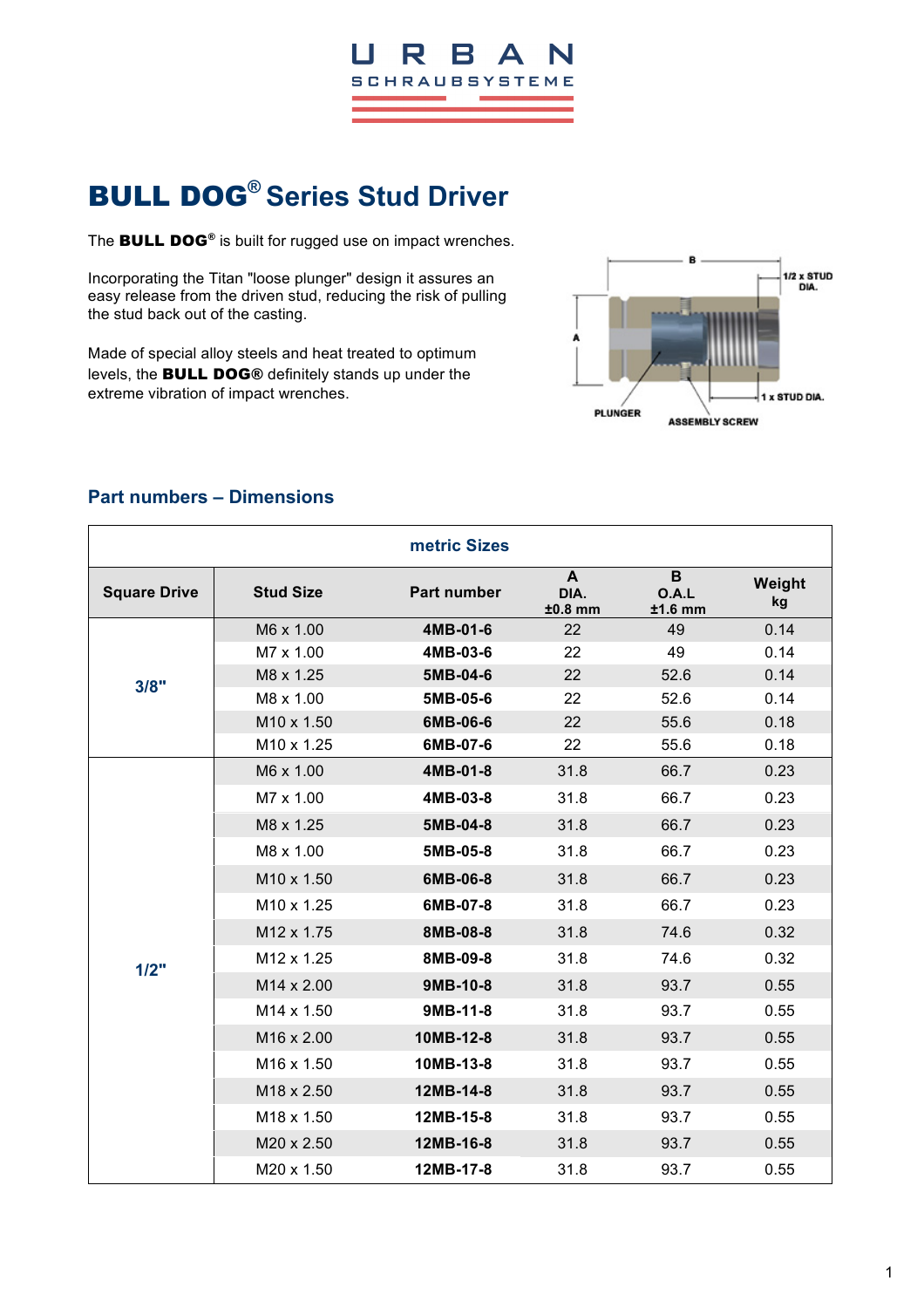## URBAN **SCHRAUBSYSTEME**

 $\mathcal{L}_{\text{max}}$  and  $\mathcal{L}_{\text{max}}$  and  $\mathcal{L}_{\text{max}}$ 

and the control of the control of the control of the control of the control of the control of the control of the

 $\sim 10^{-1}$ 

÷.

| metric Sizes        |                        |             |                        |                          |              |
|---------------------|------------------------|-------------|------------------------|--------------------------|--------------|
| <b>Square Drive</b> | <b>Stud Size</b>       | Part number | A<br>DIA.<br>$±0.8$ mm | B<br>O.A.L.<br>$±1.6$ mm | Weight<br>kg |
|                     | M12 x 1.75             | 8MB-01-12   | 49.2                   | 106.4                    | 1.1          |
|                     | M12 x 1.25             | 8MB-02-12   | 49.2                   | 106.4                    | 1.1          |
|                     | M14 x 2.00             | 9MB-03-12   | 49.2                   | 106.4                    | 1.1          |
|                     | M14 x 1.50             | 9MB-04-12   | 49.2                   | 106.4                    | 1.1          |
|                     | M16 x 2.00             | 10MB-05-12  | 49.2                   | 106.4                    | 1.1          |
|                     | M16 x 1.50             | 10MB-06-12  | 49.2                   | 106.4                    | 1.1          |
|                     | M <sub>18</sub> x 2.50 | 12MB-07-12  | 49.2                   | 106.4                    | 1.1          |
|                     | M18 x 1.50             | 12MB-08-12  | 49.2                   | 106.4                    | 1.1          |
|                     | M20 x 2.50             | 12MB-09-12  | 49.2                   | 106.4                    | 1.0          |
| 3/4"                | M20 x 1.50             | 12MB-10-12  | 49.2                   | 106.4                    | 1.0          |
|                     | M22 x 2.50             | 14MB-11-12  | 49.2                   | 119.1                    | 1.4          |
|                     | M22 x 1.50             | 14MB-12-12  | 49.2                   | 119.1                    | 1.4          |
|                     | M24 x 3.00             | 16MB-13-12  | 49.2                   | 119.1                    | 1.3          |
|                     | M24 x 2.00             | 16MB-14-12  | 49.2                   | 119.1                    | 1.3          |
|                     | M27 x 3.00             | 16MB-15-12  | 49.2                   | 119.1                    | 1.3          |
|                     | M27 x 2.00             | 16MB-16-12  | 49.2                   | 119.1                    | 1.3          |
|                     | M30 x 3.50             | 18MB-17-12  | 58.7                   | 130.2                    | 2.1          |
|                     | M30 x 2.00             | 18MB-18-12  | 58.7                   | 130.2                    | 2.1          |
|                     | M33 x 3.50             | 20MB-19-12  | 58.7                   | 130.2                    | 2.1          |
|                     | M33 x 2.00             | 20MB-20-12  | 58.7                   | 130.2                    | 2.1          |
|                     | M18 x 2.50             | 12MB-01-16  | 61.9                   | 138.1                    | 3.2          |
|                     | M18 x 1.50             | 12MB-02-16  | 61.9                   | 138.1                    | 3.2          |
|                     | M20 x 2.50             | 12MB-03-16  | 61.9                   | 138.1                    | 3.2          |
|                     | M20 x 1.50             | 12MB-04-16  | 61.9                   | 138.1                    | 3.2          |
| 1"                  | M22 x 2.50             | 14MB-05-16  | 61.9                   | 138.1                    | 3.2          |
|                     | M22 x 1.50             | 14MB-06-16  | 61.9                   | 138.1                    | 3.2          |
|                     | M24 x 3.00             | 16MB-07-16  | 61.9                   | 138.1                    | 2.9          |
|                     | M24 x 2.00             | 16MB-08-16  | 61.9                   | 138.1                    | 2.9          |
|                     | M27 x 3.00             | 16MB-09-16  | 61.9                   | 138.1                    | 2.9          |
|                     | M27 x 2.00             | 16MB-10-16  | 61.9                   | 138.1                    | 2.9          |
|                     | M30 x 3.50             | 18MB-11-16  | 61.9                   | 138.1                    | 2.7          |
|                     | M30 x 2.00             | 18MB-12-16  | 61.9                   | 138.1                    | 2.7          |
|                     | M33 x 3.50             | 20MB-13-16  | 61.9                   | 138.1                    | 2.7          |
|                     | M33 x 2.00             | 20MB-14-16  | 61.9                   | 138.1                    | 2.7          |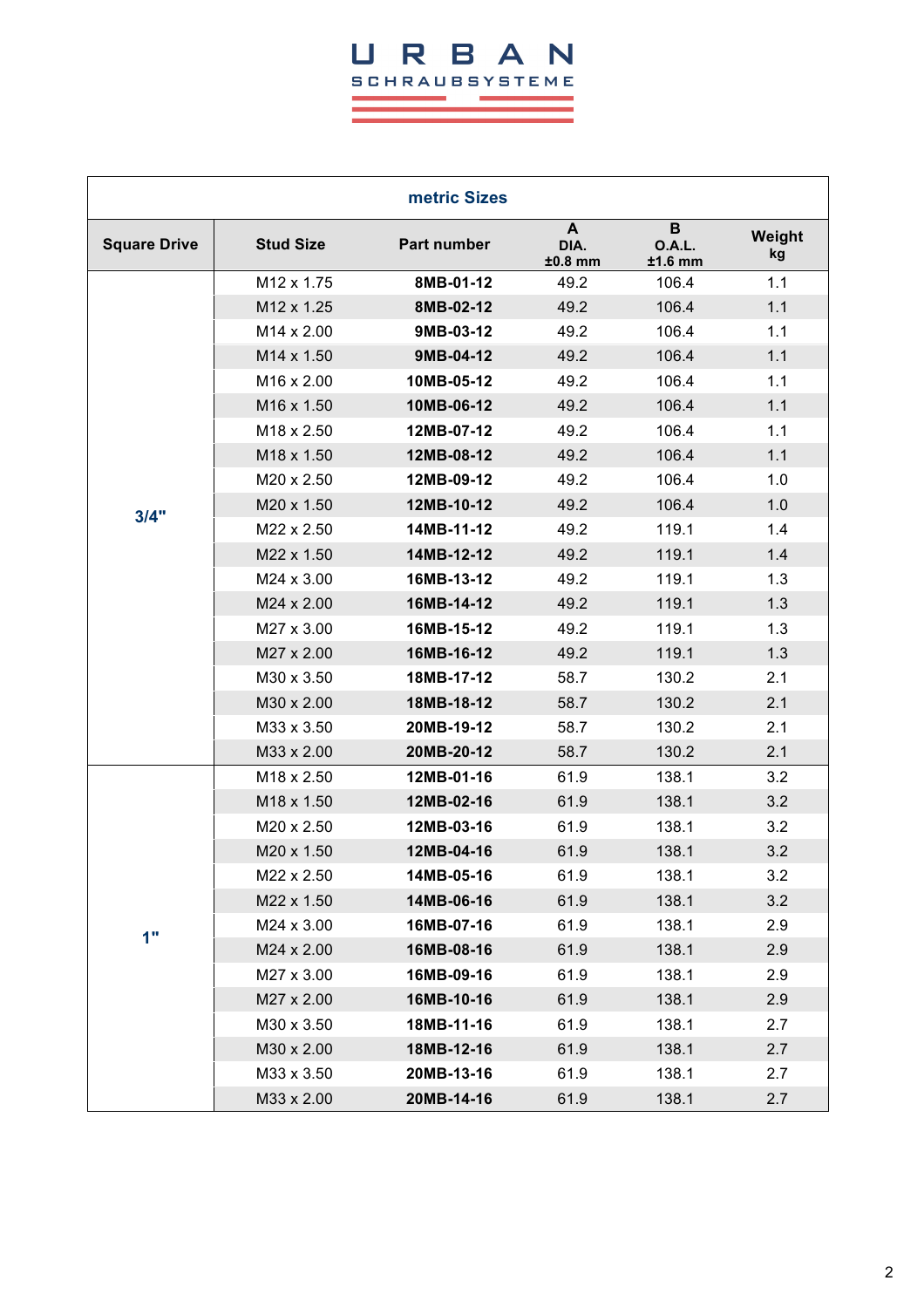### URBAN **SCHRAUBSYSTEME**  $\sim 10^{-1}$  $\mathcal{L}_{\text{max}}$  and  $\mathcal{L}_{\text{max}}$  and  $\mathcal{L}_{\text{max}}$ ÷.

٠

and the control of the control of the control of the control of the control of the control of the control of the

| inch Sizes          |                  |             |                        |                                 |              |
|---------------------|------------------|-------------|------------------------|---------------------------------|--------------|
| <b>Square Drive</b> | <b>Stud Size</b> | Part number | A<br>DIA.<br>$±0.8$ mm | B<br><b>O.A.L.</b><br>$±1.6$ mm | Weight<br>kg |
| 3/8"                | $1/4$ "-20       | 4B-20-6     | 22                     | 49                              | 0.14         |
|                     | $1/4$ "-28       | 4B-28-6     | 22                     | 49                              | 0.14         |
|                     | $5/16" - 18$     | 5B-18-6     | 22                     | 52.6                            | 0.14         |
|                     | $5/16" - 24$     | $5B-24-6$   | 22                     | 52.6                            | 0.14         |
|                     | $3/8" - 16$      | 6B-16-6     | 22                     | 55.6                            | 0.18         |
|                     | $3/8" - 24$      | 6B-24-6     | 22                     | 55.6                            | 0.18         |
|                     | $1/4$ "-20       | 4B-20-8     | 31.8                   | 66.7                            | 0.23         |
|                     | $1/4$ "-28       | 4B-28-8     | 31.8                   | 66.7                            | 0.23         |
|                     | $5/16" - 18$     | 5B-18-8     | 31.8                   | 66.7                            | 0.23         |
|                     | $5/16 - 24$      | 5B-24-8     | 31.8                   | 66.7                            | 0.23         |
|                     | $3/8" - 16$      | 6B-16-8     | 31.8                   | 66.7                            | 0.23         |
|                     | $3/8" - 24$      | 6B-24-8     | 31.8                   | 66.7                            | 0.23         |
|                     | $7/16" - 14$     | 7B-14-8     | 31.8                   | 74.6                            | 0.32         |
| 1/2"                | 7/16"-20         | 7B-20-8     | 31.8                   | 74.6                            | 0.32         |
|                     | $1/2" - 13$      | 8B-13-8     | 31.8                   | 74.6                            | 0.32         |
|                     | $1/2$ "-20       | 8B-20-8     | 31.8                   | 74.6                            | 0.32         |
|                     | $9/16" - 12$     | 9B-12-8     | 31.8                   | 93.7                            | 0.5          |
|                     | $9/16 - 18$      | 9B-18-8     | 31.8                   | 93.7                            | 0.5          |
|                     | $5/8" - 11$      | 10B-11-8    | 31.8                   | 93.7                            | 0.5          |
|                     | $5/8" - 18$      | 10B-18-8    | 31.8                   | 93.7                            | 0.5          |
|                     | $3/4 - 10$       | 12B-10-8    | 31.8                   | 93.7                            | 0.5          |
|                     | $3/4 - 16$       | 12B-16-8    | 31.8                   | 93.7                            | 0.5          |
|                     | $1/2" - 13$      | 8B-13-12    | 49.2                   | 106.4                           | 1.1          |
|                     | $1/2$ "-20       | 8B-20-12    | 49.2                   | 106.4                           | 1.1          |
|                     | $9/16" - 12$     | 9B-12-12    | 49.2                   | 106.4                           | 1.1          |
|                     | $9/16 - 18$      | 9B-18-12    | 49.2                   | 106.4                           | 1.1          |
|                     | $5/8" - 11$      | 10B-11-12   | 49.2                   | 106.4                           | 1.1          |
|                     | $5/8" - 18$      | 10B-18-12   | 49.2                   | 106.4                           | 1.1          |
|                     | $3/4$ "-10       | 12B-10-12   | 49.2                   | 106.4                           | 1.0          |
|                     | $3/4 - 16$       | 12B-16-12   | 49.2                   | 106.4                           | 1.0          |
| 3/4"                | $7/8" - 9$       | 14B-9-12    | 49.2                   | 119.1                           | 1.4          |
|                     | $7/8" - 14$      | 14B-14-12   | 49.2                   | 119.1                           | 1.4          |
|                     | $1 - 8$          | 16B-8-12    | 49.2                   | 119.1                           | 1.3          |
|                     | $1 - 12$         | 16B-12-12   | 49.2                   | 119.1                           | 1.3          |
|                     | $1 - 14$         | 16B-14-12   | 49.2                   | 119.1                           | 1.3          |
|                     | $1 - 1/8" - 7$   | 18B-7-12    | 58.7                   | 130.2                           | 2.1          |
|                     | $1 - 1/8" - 8$   | 18B-8-12    | 58.7                   | 130.2                           | 2.1          |
|                     | $1 - 1/8" - 12$  | 18B-12-12   | 58.7                   | 130.2                           | 2.1          |
|                     | $1 - 1/4 - 7$    | 20B-7-12    | 58.7                   | 130.2                           | 2.0          |
|                     | $1 - 1/4 - 8$    | 20B-8-12    | 58.7                   | 130.2                           | 2.0          |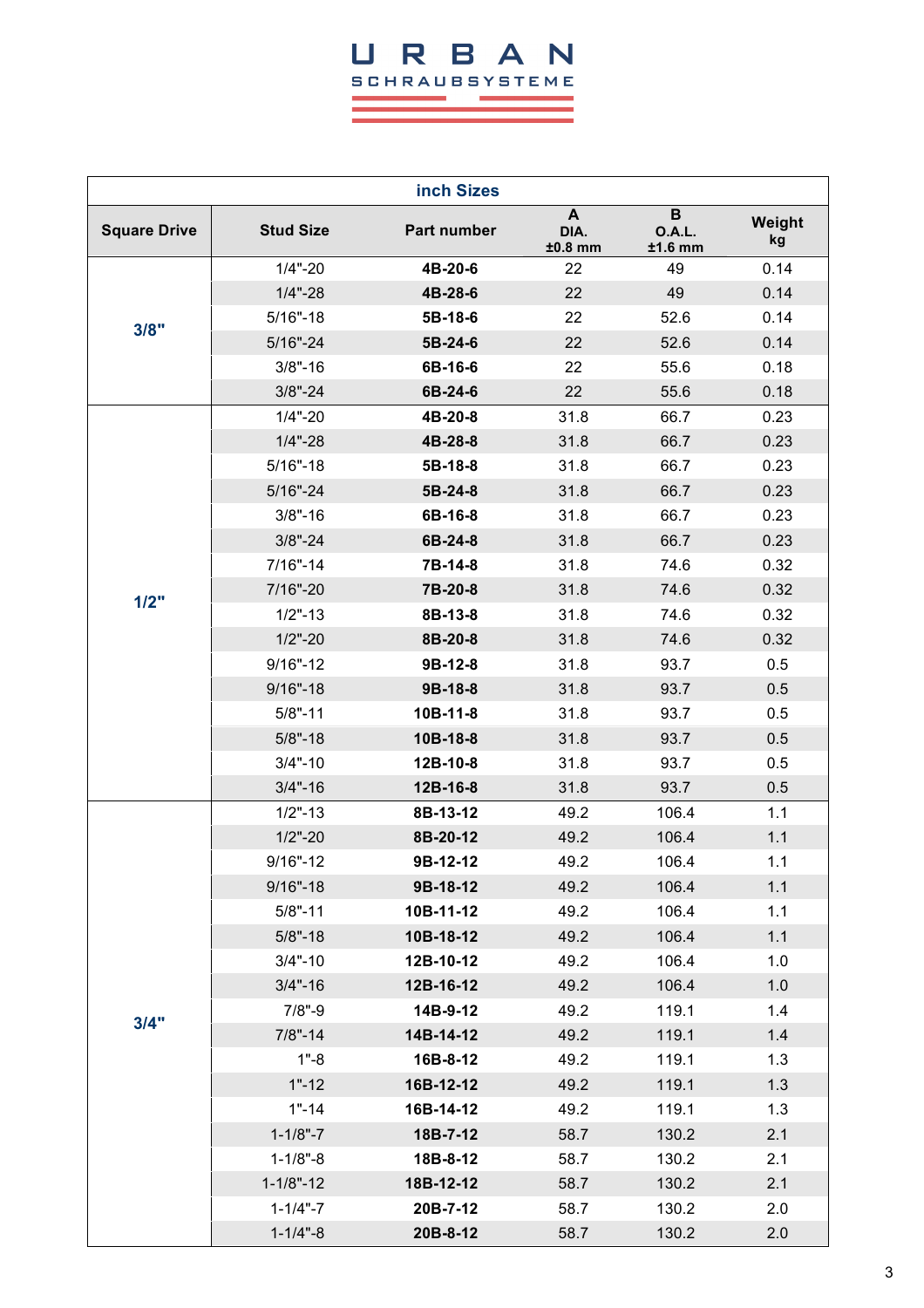#### B H R  $\blacktriangle$ **SCHRAUBSYSTEME**

|                     |                  | inch Sizes         |                        |                          |              |
|---------------------|------------------|--------------------|------------------------|--------------------------|--------------|
| <b>Square Drive</b> | <b>Stud Size</b> | <b>Part number</b> | A<br>DIA.<br>$±0.8$ mm | B<br>O.A.L.<br>$±1.6$ mm | Weight<br>kg |
|                     | $3/4 - 10$       | 12B-10-16          | 61.9                   | 138.1                    | 2.9          |
|                     | $3/4 - 16$       | 12B-16-16          | 61.9                   | 138.1                    | 2.9          |
|                     | $7/8" - 9$       | 14B-9-16           | 61.9                   | 138.1                    | 2.9          |
|                     | $7/8" - 14$      | 14B-14-16          | 61.9                   | 138.1                    | 2.9          |
|                     | $1 - 8$          | 16B-8-16           | 61.9                   | 138.1                    | 2.8          |
|                     | $1 - 12$         | 16B-12-16          | 61.9                   | 138.1                    | 2.8          |
|                     | $1 - 14$         | 16B-14-16          | 61.9                   | 138.1                    | 2.8          |
|                     | $1 - 1/8" - 7$   | 18B-7-16           | 61.9                   | 138.1                    | 2.8          |
|                     | $1 - 1/8" - 8$   | 18B-8-16           | 61.9                   | 138.1                    | 2.8          |
|                     | $1 - 1/8" - 12$  | 18B-12-16          | 61.9                   | 138.1                    | 2.8          |
|                     | $1 - 1/4 - 7$    | 20B-7-16           | 61.9                   | 138.1                    | 2.7          |
|                     | $1 - 1/4 - 8$    | 20B-8-16           | 61.9                   | 138.1                    | 2.7          |
|                     | $1 - 1/4 - 12$   | 20B-12-16          | 61.9                   | 138.1                    | 2.7          |
| 1"                  | $1 - 3/8" - 6$   | 22B-6-16           | 61.9                   | 138.1                    | 2.6          |
|                     | $1 - 3/8" - 8$   | 22B-8-16           | 61.9                   | 138.1                    | 2.6          |
|                     | $1 - 3/8" - 12$  | 22B-12-16          | 82.6                   | 174.7                    | 2.6          |
|                     | $1 - 1/2" - 6$   | 24B-6-16           | 82.6                   | 174.7                    | 5.7          |
|                     | $1 - 1/2" - 8$   | 24B-8-16           | 82.6                   | 174.7                    | 5.7          |
|                     | $1 - 1/2" - 12$  | 24B-12-16          | 82.6                   | 174.7                    | 5.7          |
|                     | $1 - 5/8" - 8$   | 26B-8-16           | 82.6                   | 174.7                    | 5.5          |
|                     | $1 - 3/4 - 5$    | 28B-5-16           | 82.6                   | 174.7                    | 5.3          |
|                     | $1 - 3/4 - 8$    | 28B-8-16           | 82.6                   | 174.7                    | 5.3          |
|                     | $1 - 3/4 - 12$   | 28B-12-16          | 82.6                   | 174.7                    | 5.3          |
|                     | $1 - 7/8$ "-8    | 30B-8-16           | 82.6                   | 174.7                    | 5.2          |
|                     | $1 - 7/8" - 12$  | 30B-12-16          | 82.6                   | 174.7                    | 5.2          |
|                     | $2" - 4 - 1/2$   | 32B-4.5-16         | 82.6                   | 174,7                    | 5.0          |
|                     | $2 - 8$          | 32B-8-16           | 82.6                   | 174.7                    | 5.0          |
|                     | $2" - 12$        | 32B-12-16          | 82.6                   | 174.7                    | 5.0          |

The 3/8" and 1/2" female squares are equipped with a plain hole in one side for pin lock on male squares, and have a setscrew in the other side.

The 3/4", 1" and 1-1/2" female squares are equipped with a cross pin and "O"-Ring.

**Larger sizes quoted on request.**